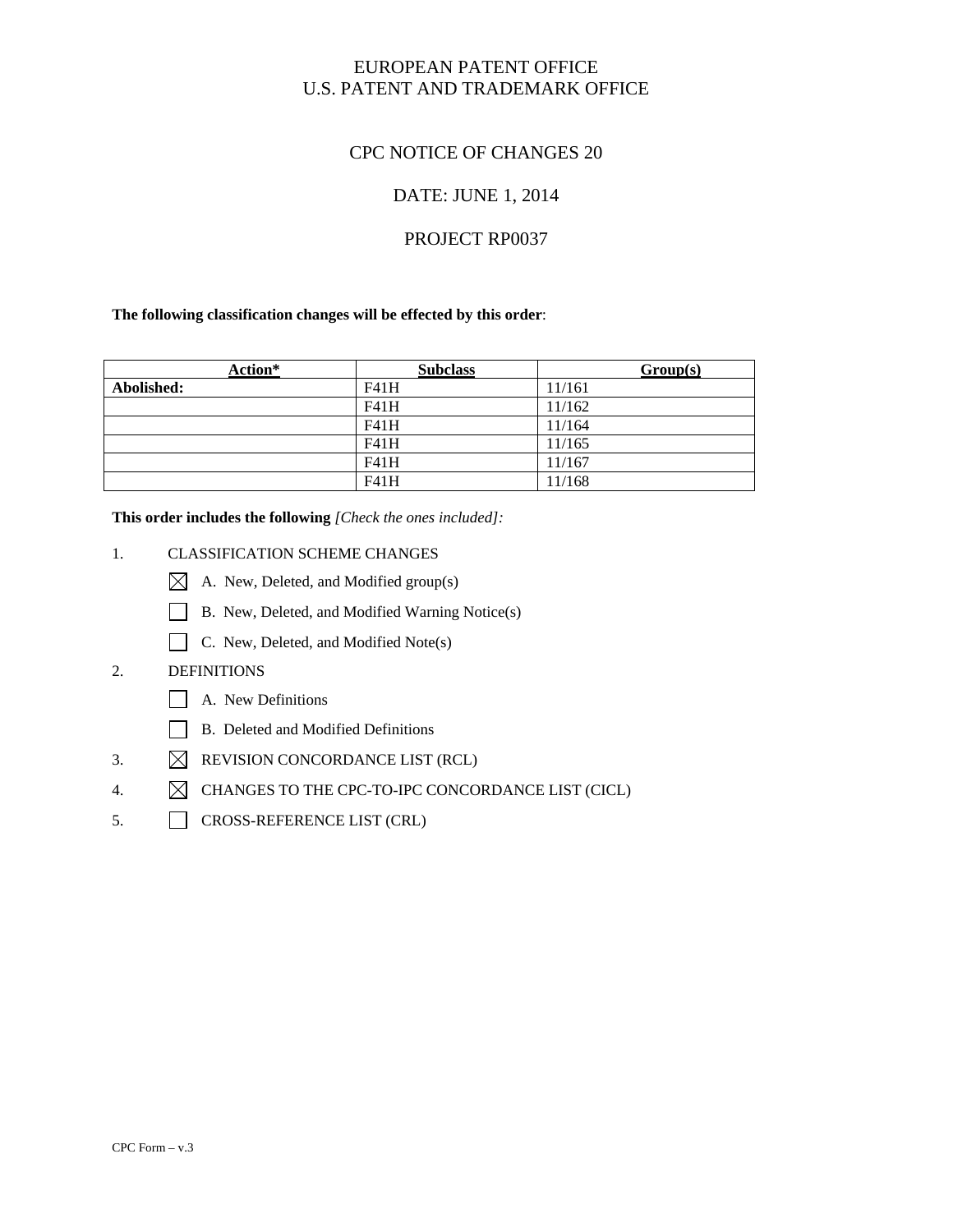# DATE: JUNE 1, 2014

# PROJECT RP0037

Rapporteur Office: EPO

Project Rapporteur: EPO

Project Leader: EPO

Editorial Board Reviewer(s): EPO and USPTO

CPC Form – v.3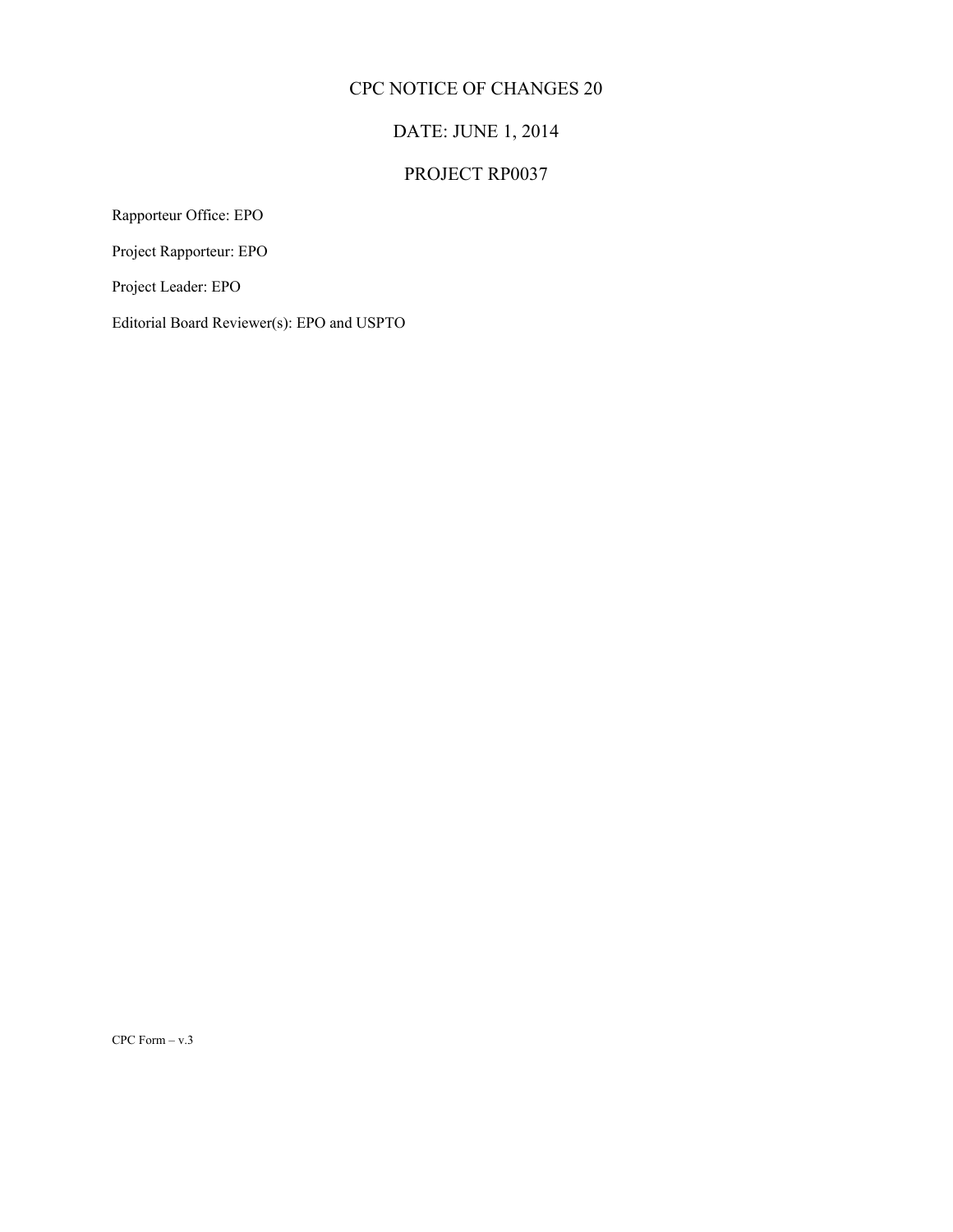#### DATE: JUNE 1, 2014

#### PROJECT RP0037

#### 1. CLASSIFICATION SCHEME CHANGES

#### A. New, Deleted, and Modified group(s)

#### **SUBCLASS F41H – Self-propelled mine-clearing vehicles; Mine-clearing devices attachable to vehicles**

| Type* | <b>Symbol</b> | <b>Indent Level</b> | <b>Title</b>              |
|-------|---------------|---------------------|---------------------------|
|       |               |                     |                           |
|       | F41H 11/161   |                     | transferred to F41H 11/18 |
|       | F41H 11/162   |                     | transferred to F41H 11/20 |
|       | F41H 11/164   |                     | transferred to F41H 11/24 |
|       | F41H 11/165   |                     | transferred to F41H 11/26 |
|       | F41H 11/167   |                     | transferred to F41H 11/28 |
|       | F41H 11/168   |                     | transferred to F41H 11/30 |

 $D =$  deleted entries,  $U =$  entries that are unchanged, but presented in order to show the hierarchy of the scheme to simplify understanding  $*N$  = new entries, C = entries with modified file scope, M = subclasses or groups do not impact the file scope,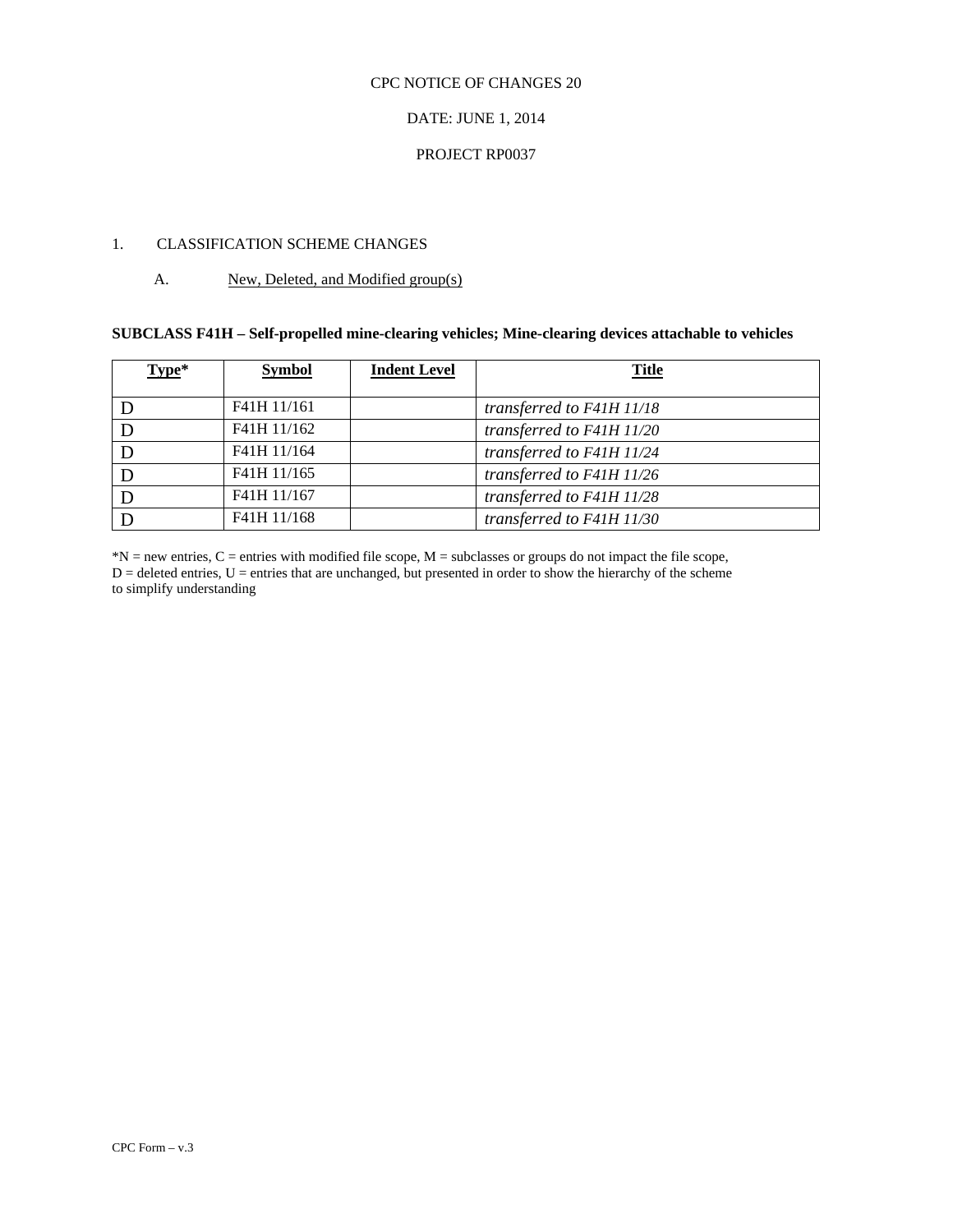# DATE: JUNE 1, 2014

# PROJECT RP0037

### 3. REVISION CONCORDANCE LIST (RCL)

| <b>From CPC Symbol</b> | <b>To IPC Symbol</b> |
|------------------------|----------------------|
| F41H11/161             | F41H11/18            |
| F41H11/162             | F41H11/20            |
| F41H11/164             | F41H11/24            |
| F41H11/165             | F41H11/26            |
| F41H11/167             | F41H11/28            |
| F41H11/168             | F41H11/30            |